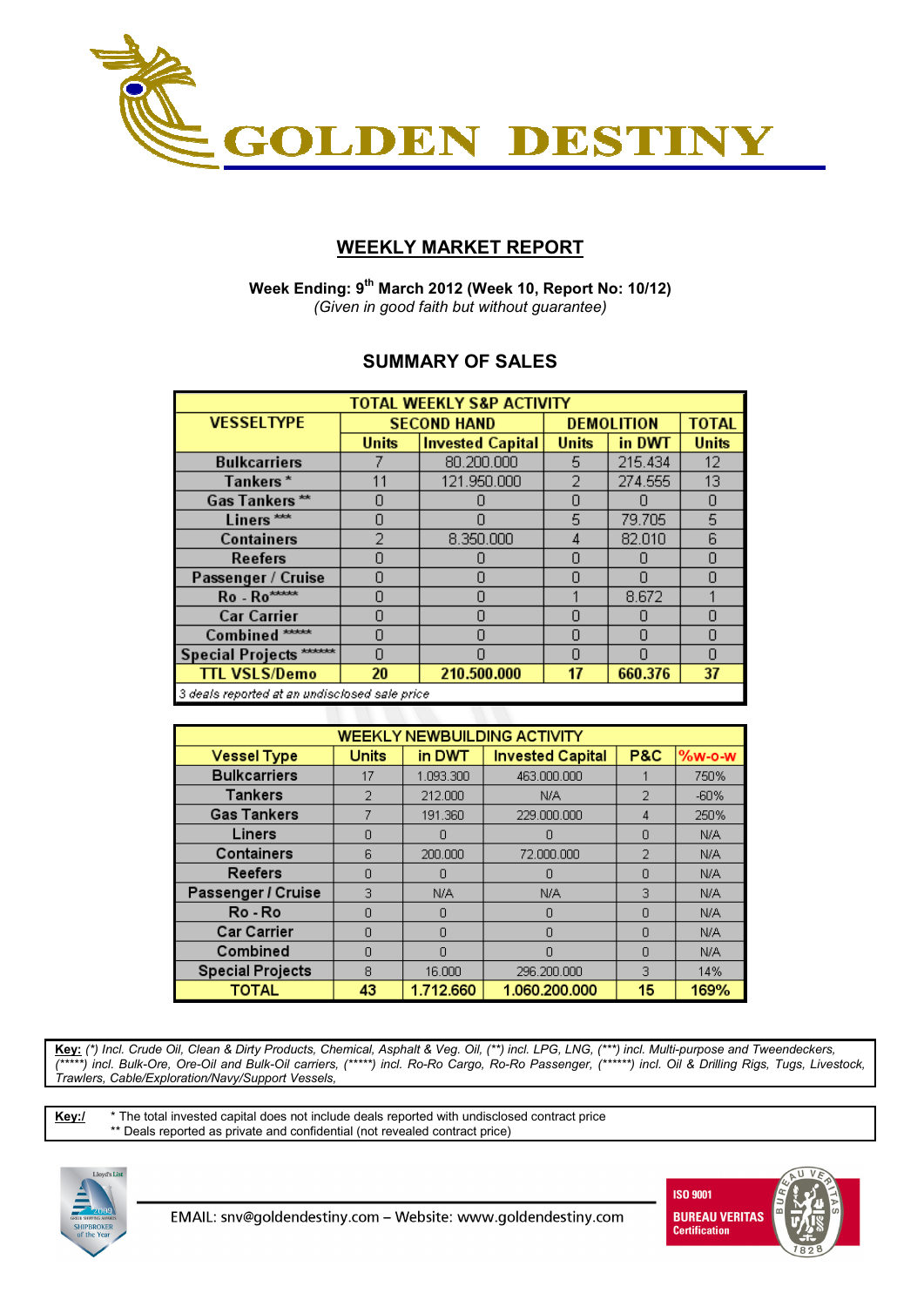|                                              | <b>SECONDHAND TONNAGE SOLD FOR FURTHER TRADING</b>                                                                                                                         | <b>GDSA</b><br><b>S&amp;P INDEX</b> |
|----------------------------------------------|----------------------------------------------------------------------------------------------------------------------------------------------------------------------------|-------------------------------------|
|                                              | <b>DRY BULK CARRIERS</b>                                                                                                                                                   | US\$/Dwt                            |
| <b>SANKO FRONTIER</b>                        | 74,900 DWT BLT 11 JPN MAN-B&W 15,037 BHP<br>SOLD FOR ABT US \$29 MIL TO UNDISCLOSED BYRS                                                                                   | 387.18                              |
| <b>SAGARKIRAN</b>                            | 73,350 DWT BLT 95 KRS 7 HO HA CR 4 x 25 T B&W 13,890 BHP<br>SOLD FOR ABT US \$10 MIL TO INDIAN BYRS                                                                        | 136.33                              |
| <b>FOREST CREATOR</b><br>(WOODCHIP)          | 49,865 DWT BLT 96 JPN 6 HO HA CR 3 x 14,5 T MITSUBISHI 12,171 BHP<br>SOLD FOR ABT US \$7,3 MIL TO CHINESE BYRS                                                             | 146.40                              |
| <b>GREAT LEADER</b>                          | 33,745 DWT BLT 04 JPN 5 HO HA CR 4 x 30 T B&W 8,470 BHP<br>SOLD FOR ABT US \$20 MIL TO UNDISCLOSED BYRS (POSSIBLY BANK DEAL)                                               | 592.68                              |
| <b>IKAN SEPAT</b>                            | 28,503 DWT BLT 84 JPN 5 HO HA CR 4 x 25 T SULZER 10,500 BHP<br>SOLD FOR ABT US \$3 MIL TO EUROPEAN BYRS - WITH DD DUE                                                      | 105.25                              |
| <b>OCEAN ID</b>                              | 28,429 DWT BLT 94 JPN 5 HO HA CR 4 x 30,5 T B&W 7,800 BHP<br>SOLD FOR ABT US \$7,8 MIL TO UNDISCLOSED BYRS                                                                 | 274.37                              |
| <b>SIAM JADE</b>                             | 27,652 DWT BLT 86 JPN 5 HO HA CR 4 x 26 T MITSUBISHI 7,731 BHP<br>SOLD FOR ABT US \$3,1 MIL TO CHINESE BYRS                                                                | 112.11                              |
|                                              |                                                                                                                                                                            |                                     |
|                                              | <b>TANKERS</b>                                                                                                                                                             | US\$/Dwt                            |
| <b>LIBYAN GALAXY</b><br><b>ARCTIC GALAXY</b> | 105,484 DWT BLT 08 KRS DH 12 TNKS OIL CAP. 105,000 CBM MAN-B&W 18,436 BHP<br>105,475 DWT BLT 08 KRS DH 12 TNKS OIL CAP. 105,000 CBM MAN-B&W 18,436 BHP                     |                                     |
|                                              | SOLD ENBLOC FOR ABT US \$38.00 MIL EACH TO SINGAPORE BYRS                                                                                                                  | 360.24                              |
| <b>PETAR ZRINSKI</b><br><b>FRANKOPAN</b>     | 101,605 DWT BLT 94 CRT DH 7 TNKS CTD - CLD OIL CAP. 104,690 CBM B&W 14,194 BHP<br>101,605 DWT BLT 95 CRT DH 7 TNKS CTD - CLD OIL CAP. 104,690 CBM B&W 14,194 BHP           |                                     |
|                                              | SOLD ENBLOC FOR ABT US \$ 8,75 MIL & US \$9,6 MIL RESP. TO GREEK BYRS 90.03                                                                                                |                                     |
| <b>MILLENNIUM EXPLORER</b>                   | 100,063 DWT BLT 99 JPN DH 12 TNKS CTD CLD OIL CAP. 120,500 CBM SULZER 19,041 BHP<br>SOLD FOR ABT US \$10,9 MIL TO GREEK BYRS ZINC COATED                                   | 108.93                              |
| <b>CAPE BEAR</b>                             | 33,540 DWT BLT 97 RUS DH 16 TNKS CTD - CLD OIL CAP. 35,585 CBM B&W 10,799 BHP<br>SOLD FOR ABT US \$8,5 MIL TO INDONESIAN BYRS - SSⅅ DUE 9/2012                             | 253.43                              |
| <b>STAVRODROMI</b>                           | 15,441 DWT BLT 99 DEU DH 14 TNKS CTD - CLD OIL CAP. 16,948 CBM B&W 7,206 BHP<br>SOLD FOR AN UNDISCLOSED PRICE TO UNDISCLOSED BYRS VIA AUCTION N/A                          |                                     |
| <b>SEMUA BERSATU</b>                         | 5,810 DWT BLT 98 JPN DH 10 TNKS COATED OIL CAP. 6,084 CBM MITSUBISHI 4,118 BHP<br>SOLD FOR ABT US \$4,8 MIL TO UNDISCLOSED BYRS-EPOXY COATED                               | 826.16                              |
| <b>KALIA</b>                                 | 5,780 DWT BLT 99 TRK DH 12 TNKS CTD - CLD OIL CAP. 5,850 CBM ALPHA 2,665 BHP<br>SOLD FOR ABT US \$3,4 MIL TO GREEK BYRS AT AUCTION ASIS CYPRUS                             | 588.24                              |
| <b>ELIZA PG</b>                              | 5,440 DWT BLT 92 GBI DH 10 TNKS COATED - COILED OIL CAP. 6,494 CBM MAK 2,998 BHP<br>SOLD FOR AN UNDISCLOSED PRICE TO WEST AFRICAN COUNTRIES                                |                                     |
| <b>MYUNG JIN No. 3</b>                       | WITH SS/DD PASSED<br>3,566 DWT BLT 98 KRS DH 5 TNKS COATED - COILED OIL CAP. 3,429 CBM B&W 3,270 BHP<br>SOLD FOR AN UNDISCLOSED PRICE TO SOUTH KOREAN BYRS ST ST TANKS N/A | N/A                                 |

**PIRAEUS OFFICE: 57** AKTI MIAOULI 18536, GREECE TEL: +30 210 4295000 **ISTANBUL OFFICE**: BARBAROS MH.ATATURK CD. IHLAMUR SOK. AGAOGLU MY PRESTIGE PLAZA, F: 5 / R: 40 – TEL: +90 216 688 39 33 *EMAIL: snv@goldendestiny.com WEBSITE*: *www.goldendestiny.com*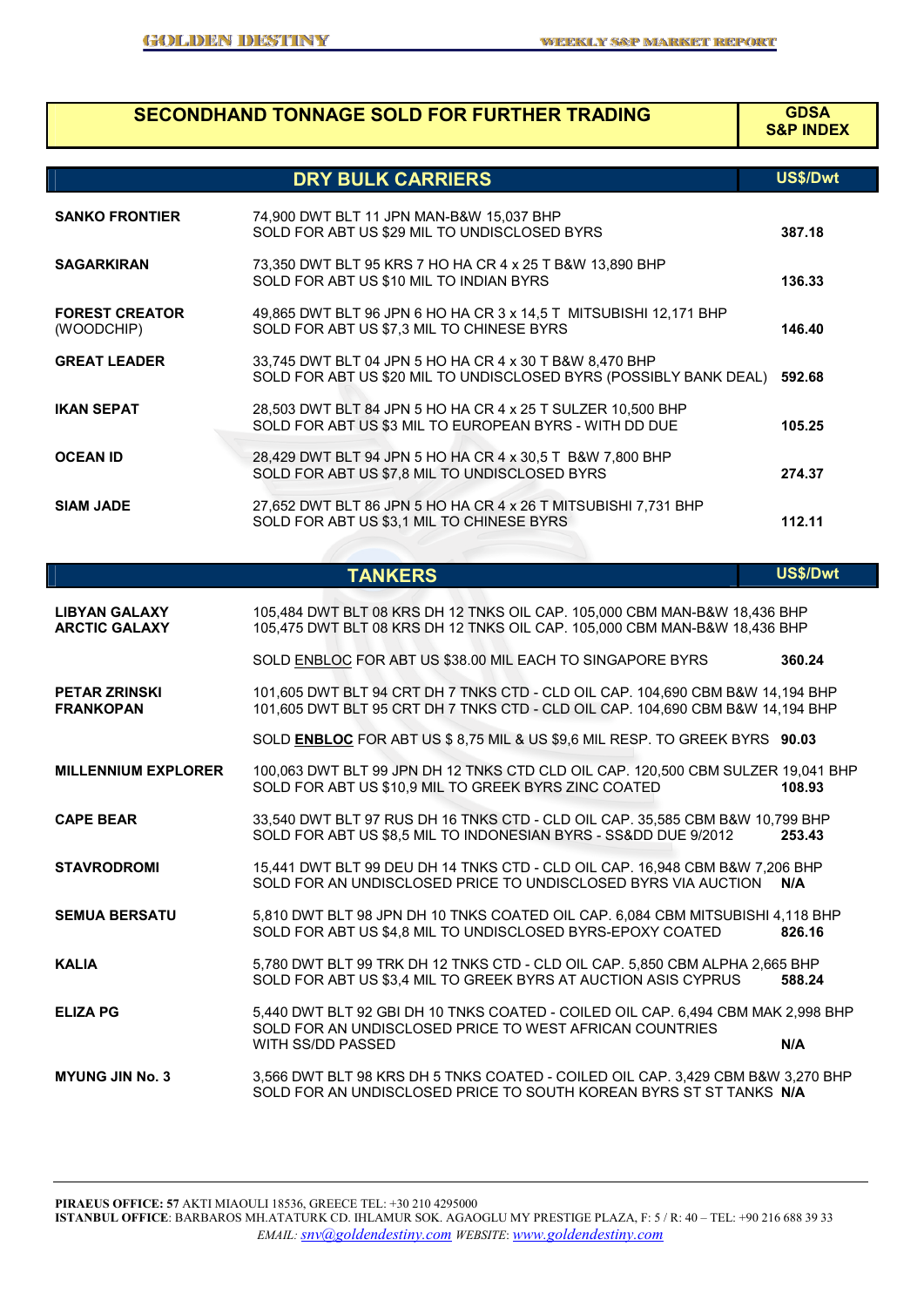|                  | <b>CONTAINERS</b>                                                                                                        | <b>US\$/Dwt</b> |
|------------------|--------------------------------------------------------------------------------------------------------------------------|-----------------|
| <b>SANNE</b>     | 14,630 DWT BLT 96 DEU 4 HO 7 HA CR 2 x 45 T 1,122 TEU SULZER 14,847 BHP<br>SOLD FOR ABT US \$4,1 MIL TO UNDISCLOSED BYRS | 280.25          |
| <b>OSNABRUCK</b> | 13,300 DWT BLT 96 DEU 4 HO 6 HA CR 2 x 45 T 910 TEU MAK 9,996 BHP<br>SOLD FOR ABT US \$4,25 MIL TO INDONESIAN BYRS       | 319.55          |

#### **NEWBUILDING MARKET - ORDERS**

#### **BULKCARRIERS**

**82,000 DWT** 5 units ordered by **National Shipping Company of Saudi Arabia** at **Oshima Shipbuilding** (PRC) Price USD \$31,5 mil each. Dely mid 2014 (Eco friendly design)

**75,750 DWT** 4 units ordered by **Dryships** (GR) at **Jiangsu Rongsheng** (PRC) Price USD \$34 mil each. Dely 2014 (Ice class 1A specification)

**64,000 DWT** 2 units ordered by **Greek Lomar Shipping** (London based) at **Cosco Zhoushan** (PRC) Price USD \$27,5 mil each. Dely 3/2014, 6/2014 (Eco friendly design)

**57,300 DWT** 1 unit ordered by **Helikon Shipping** (GR) at **STX Dalian** (PRC) Price undisclosed. Dely 06/2014

**40,000 DWT** 4 units ordered by **China Navigation** (HK) at **CSSC Chengxi** (PRC) Price USD \$23 mil each. Dely end 2013 (Fuel efficient designs. Option four more)

**35,000 DWT** 1 unit ordered by **undisclosed Turkish player** (TRK) at **Cosco Guangdong** (PRC) Price USD \$22,5 mil each. Dely 2013

### **TANKERS**

**106,000 DWT** 2 units ordered by **Densa** (TRK) at **Hyundai HI** (SKR) Price undisclosed. Dely 8/2013

### **GAS TANKERS**

**58,000 DWT LPG** 2 units ordered by **SK Shipping** (SKR) at **Hyundai** (SKR) Price USD \$76 mil. Dely 12/2013 (82,000 cu.m. Three now ordered)

**ABT 58,000 DWT LPG** 1 unit ordered by **Solvang** (NOR) at **Hyundai** (SKR) Price USD \$77 mil. Dely 12/2013 (84,000 cu.m. Two now ordered. Declared option from an order placed last June)

**8,680 DWT LPG** 2 units ordered by **Komaya Shipping** (JPN) at **Asakawa SB** (JPN) Price undisclosed. Dely 4/2013, 11/2013 (11,023 cu.m)

#### **CONTAINERS**

**50,000 DWT** 2 units ordered by **Nordic Hamburg Shipping** (GER) at **Guangzhou Wenchong** (PRC) Price undisclosed. Dely 2013 (3,400 TEU. Option two more)

**25,000 DWT** 4 units ordered by **Ningbo Ocean Shipping** (PRC) at **Yangfan Group** (PRC) Price USD \$18 mil each. Dely 3/2013, 6/2013, 9/2013, 12/2013 (1,100 TEU)

#### **PASSENGER / CRUISE**

**FAST FERRY CATAMARAN** 2 units ordered by **Enviroserve** (UK) at **Navalu** (FR) Price undisclosed. Dely 3/2013, 5/2013 (Wind farm support catamaran. NxS24 design. 4 x Doosan 4V158TI engines of 600 hp each. 12t of cargo. May remain offshore for long periods of time. Sleeping accommodation for 12 in separate cabins. MCA caetgory 1 design. Fitted with 1 x M 60 Guerra M 60 gydraulic crane.)

**CRUISE** 1 unit ordered by **Royal Caribbean Cruises** (USA) at **Meyer Werft** (GER) Price EUR 697 mil. Dely 3/2015 (4100 passengers. Two now ordered. Exercised option)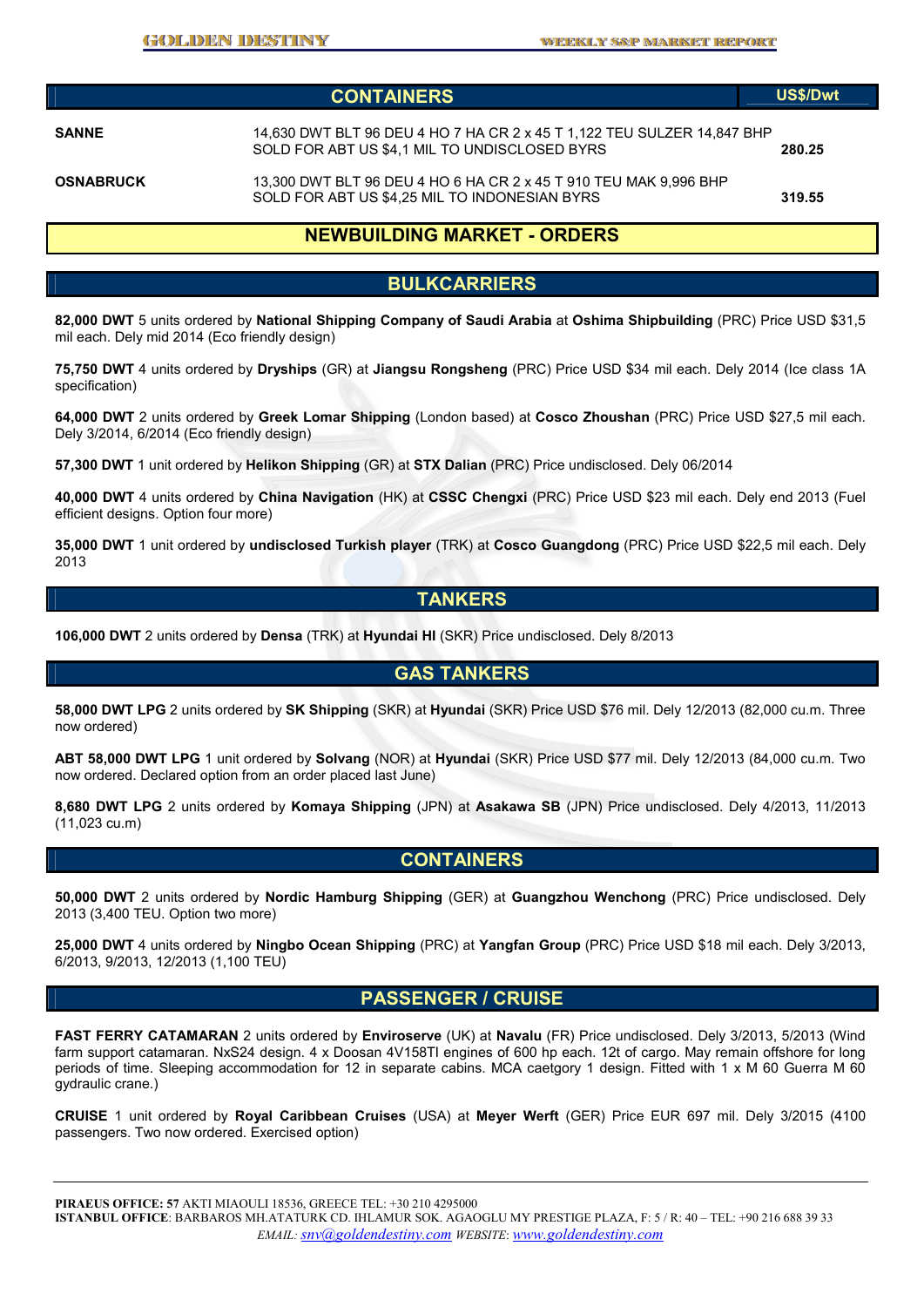## **SPECIAL PROJECTS**

**8,000 DWT HEAVY LIFT** 2 units ordered by **Rolldock** (NTH) at **Flensburger Schifbau-Gesellschaft** (GER) Price undisclosed. Dely 1h 2014 (151m long multifunction heavy lift ships. The vessels' design permits loading using three different methods, two heavy-load cranes can move cargo weighing up to 700 tonnes, a stern ramp allows for rolling cargo weighing up to 3,000 tonnes and finally the vessel can be submersed by more than 12m to allow cargo to be floated in or out.)

**DRILLING RIG** 1 unit ordered by **North Sea Shipping A/S** (NOR) at **Yantai Raffles** (PRC) Price undisclosed. Dely 9/2015 (GM-4000 design. Contracting Owner is North Sea Rigs)

**CONSTRUCTION SUPPORT VESSEL** 4 units ordered by **undisclosed European** at **Hyundai Mipo** (SKR) Price total USD \$196,2 mil. Dely 1h 2014

**HEAVY LIFT CRANE VESSEL** 1 unit ordered by **Scaldis Salvage & Marine Contractors** (BLG) at **STX Offshore & Shipbuilding**  (SKR) Price USD \$100 mil. Dely 1q 2014 (The vessel will be equipped with a pair of 2,000 tonne cranes and be built at STX shipbuilding facility in China)

## **DEMOLITION MARKET**

| <b>WEEKLY DEMOLITION ACTIVITY PER VESSEL TYPE</b> |                       |         |                                 |              |                            |  |  |  |
|---------------------------------------------------|-----------------------|---------|---------------------------------|--------------|----------------------------|--|--|--|
| <b>VESSEL TYPE</b>                                | <b>WEEK 10-2012</b>   |         | <b>WEEK 9-2012</b>              |              | <b>DEMOLITION ACTIVITY</b> |  |  |  |
|                                                   |                       |         |                                 |              | <b>Weekly change</b>       |  |  |  |
|                                                   | <b>No. of Vessels</b> | in DWT  | in DWT<br><b>No. of Vessels</b> |              | in No. of vessels          |  |  |  |
| <b>Bulkcarriers</b>                               | 5                     | 215.434 | 8                               | 554.947      | $-38%$                     |  |  |  |
| Tankers *                                         | っ                     | 274,555 | 2                               | 395.556      | $0\%$                      |  |  |  |
| <b>Liners</b>                                     | 5                     | 79.705  | 6                               | 229.007      | $-17%$                     |  |  |  |
| <b>Containers</b>                                 | 4                     | 82.010  | $\mathcal{P}$                   | 69.719       | 100%                       |  |  |  |
| <b>Reefers</b>                                    | 0                     | O       | 2                               | 19.798       | $-100%$                    |  |  |  |
| Passenger / Cruise                                | O                     | O       |                                 | $\Omega$     | N/A                        |  |  |  |
| <b>Ro</b> - Ro*****                               |                       | 8.672   |                                 | 12.002       | $0\%$                      |  |  |  |
| <b>Car Carrier</b>                                | n                     | O       |                                 | $\Omega$     | N/A                        |  |  |  |
| Combined ***                                      | U                     | O       |                                 | <sup>0</sup> | N/A                        |  |  |  |
| <b>Special Projects ****</b>                      | 0                     | 0       | Ω                               | 0            | N/A                        |  |  |  |
| TOTAL                                             | 17                    | 660.376 | 21                              | 1.281.029    | $-19%$                     |  |  |  |

| <b>WEEKLY DEMOLITION ACTIVITY PER DEMO COUNTRY</b> |                       |         |                       |           |                            |  |  |  |
|----------------------------------------------------|-----------------------|---------|-----------------------|-----------|----------------------------|--|--|--|
| <b>DEMO COUNTRY</b>                                | <b>WEEK 10-2012</b>   |         | <b>WEEK 9-2012</b>    |           | <b>DEMOLITION ACTIVITY</b> |  |  |  |
|                                                    |                       |         |                       |           | <b>Weekly change</b>       |  |  |  |
|                                                    | <b>No. of Vessels</b> | in DWT  | <b>No. of Vessels</b> | in DWT    | in No. of vessels          |  |  |  |
| <b>Bangladesh</b>                                  |                       | 62.961  |                       | O         | 200%                       |  |  |  |
| India                                              | 11                    | 230.348 | 11                    | 449.298   | 0%                         |  |  |  |
| <b>Pakistan</b>                                    |                       |         |                       | 413.798   | $-300%$                    |  |  |  |
| China                                              |                       | 94.938  | 5                     | 330.005   | $-300%$                    |  |  |  |
| <b>Turkey</b>                                      |                       | 6.886   |                       | $\Omega$  | 100%                       |  |  |  |
| <b>Various</b>                                     |                       | 265.243 |                       | O         | 100%                       |  |  |  |
| <b>Unknown</b>                                     | O                     |         | っ                     | 87.928    | $-200%$                    |  |  |  |
| TOTAL                                              |                       | 660.376 |                       | 1.281.029 | $-19%$                     |  |  |  |

| <b>DEMOLITION</b><br>Note: The reported demolition sales might not reflect the current demolition market | <b>S/LDT &amp;</b><br><b>DEMO COUNTRY</b>                             |              |
|----------------------------------------------------------------------------------------------------------|-----------------------------------------------------------------------|--------------|
| TNK "TITAN NEPTUNE"                                                                                      | 265,243 DWT BLT 88 KRS LDT 34,115<br>AS-IS SINGAPORE                  | 455          |
| <b>BC "VSP RUBY"</b>                                                                                     | 66,908 DWT BLT 84 JPN LDT 11,470<br>WITH AROUND 300TONS OF BUNKER ROB | 432 CHINA    |
| <b>BC "HYPERLINK"</b>                                                                                    | 47,208 DWT BLT 83 KRS LDT 10,132 ON PRIVATE TERMS                     | <b>BDESH</b> |
| BC "ST. MARK"                                                                                            | 38,273 DWT BLT 83 KRS LDT 7,706 ON PRIVATE TERMS                      | <b>INDIA</b> |
| <b>BC "SHAO SHAN 1"</b>                                                                                  | 37,180 DWT BLT 84 JPN LDT 7,989                                       | 485 INDIA    |
| <b>CONTAINER "JONATHAN P"</b>                                                                            | 33.668 DWT BLT 90 KRS LDT 8.817                                       | 490 INDIA    |

**PIRAEUS OFFICE: 57** AKTI MIAOULI 18536, GREECE TEL: +30 210 4295000

**ISTANBUL OFFICE**: BARBAROS MH.ATATURK CD. IHLAMUR SOK. AGAOGLU MY PRESTIGE PLAZA, F: 5 / R: 40 – TEL: +90 216 688 39 33 *EMAIL: snv@goldendestiny.com WEBSITE*: *www.goldendestiny.com*